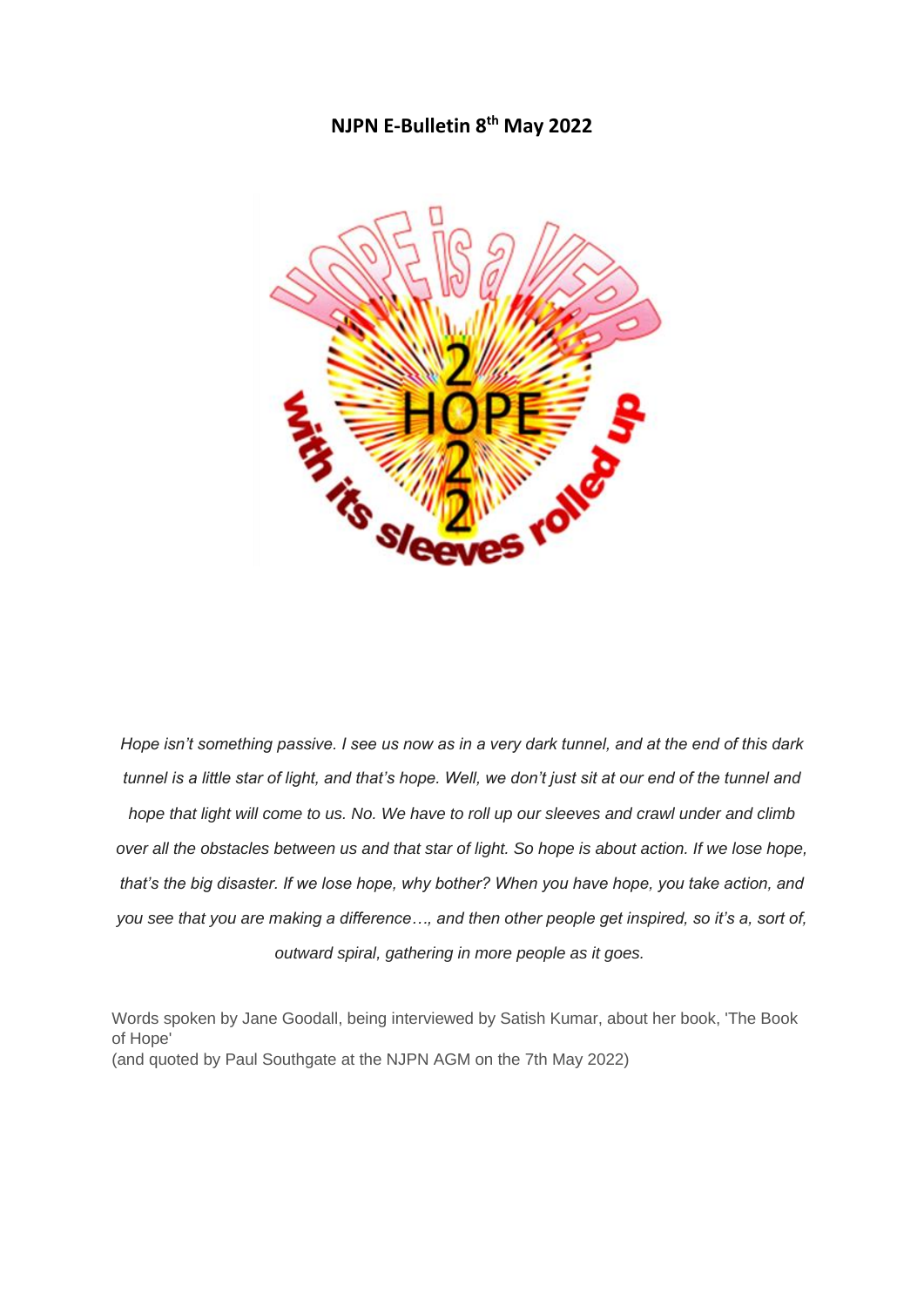Dear Friends,

We had our AGM and Networking Day yesterday, to which around 30 people attended on Zoom. I always come away from these events really enthused about the things that I have heard, and the people who have attended. There is always something new that I learn, and a Group that I wasn't aware of. Thanks you to everyone for making all of the NJPN events so enriching.

It seemed right to quote Jane Goodall above, particularly as our Annual Conference, taking place at The Hayes Conference Centre in Derbyshire over the weekend of the 22nd to the 24th July, is entitled 'Hope is a Verb with Its Sleeves Rolled Up.' It promises to be a great weekend, with engaging speakers and interesting workshops. This is your last reminder to book before the price increases on the 20th May. Full details and a booking form are available on the

### **[NJPN website.](https://justice-and-peace.us7.list-manage.com/track/click?u=43dc262537b1536e87dc04eca&id=c38966c214&e=21ab98db78)**

Thanks to everyone for the various articles you have sent me, and for sharing this e-bulletin with like-minded friends.

The next edition will be out around the 22nd May, so have a good and safe fortnight.

God bless, Sharon (Editor)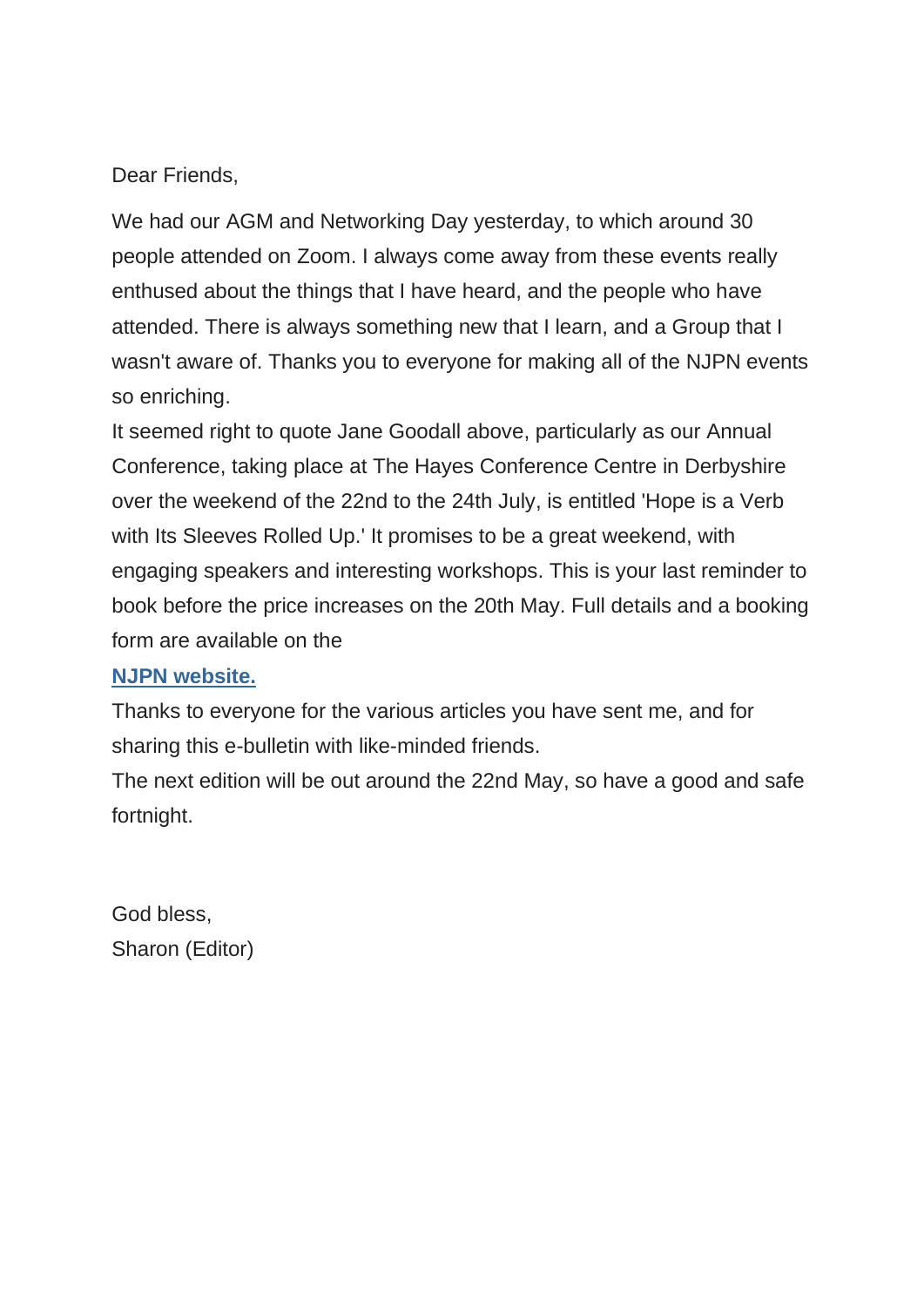E-Bulletin Contents: -

# \*\*\*ACTION OF THE WEEK\*\*\*

### News and Comment

- 1. Nationality and Borders Bill/Refugees (includes an Event)
- 2. Climate/Environment (including Actions)
- 3. Synod News
- 4. Educating girls a challenge in post-Covid Asia

#### **Newsletters**

- 5. NW NJPN E-Bulletin May 2022
- 6 Traidcraft Bulletin May 2022
- 7. Salesians of Don Bosco
- 8. London Mining Network April Updates

#### Events (\*\*\*this week marked by \*\*\*)

- 9. \*\*\*9th May\*\*\* Westminster J & P Reflecting on Biodiversity
- 10. \*\*\*10th May\*\*\* Peace Museum Exhibition Launch
- 11. \*\*\*11th May\*\*\* Pact Just People Event
- 12. \*\*\*12th May\*\*\* London Mining Network Book Club
- 13. 14th May End Apartheid/Free Palestine
- 14. 14th May 25th June Groundswell Events
- 15. 15th May International Conscientious Objectors Day
- 16. 15th 27th May Intensive Course in Peacemaking
- 17. 16th May Jubilee Debt Campaign Relaunch
- 18. 21st May Global Justice Now Day of Action against Corporate **Courts**
- 19. 21st May CND Stop US nukes coming to RAF Lakenheath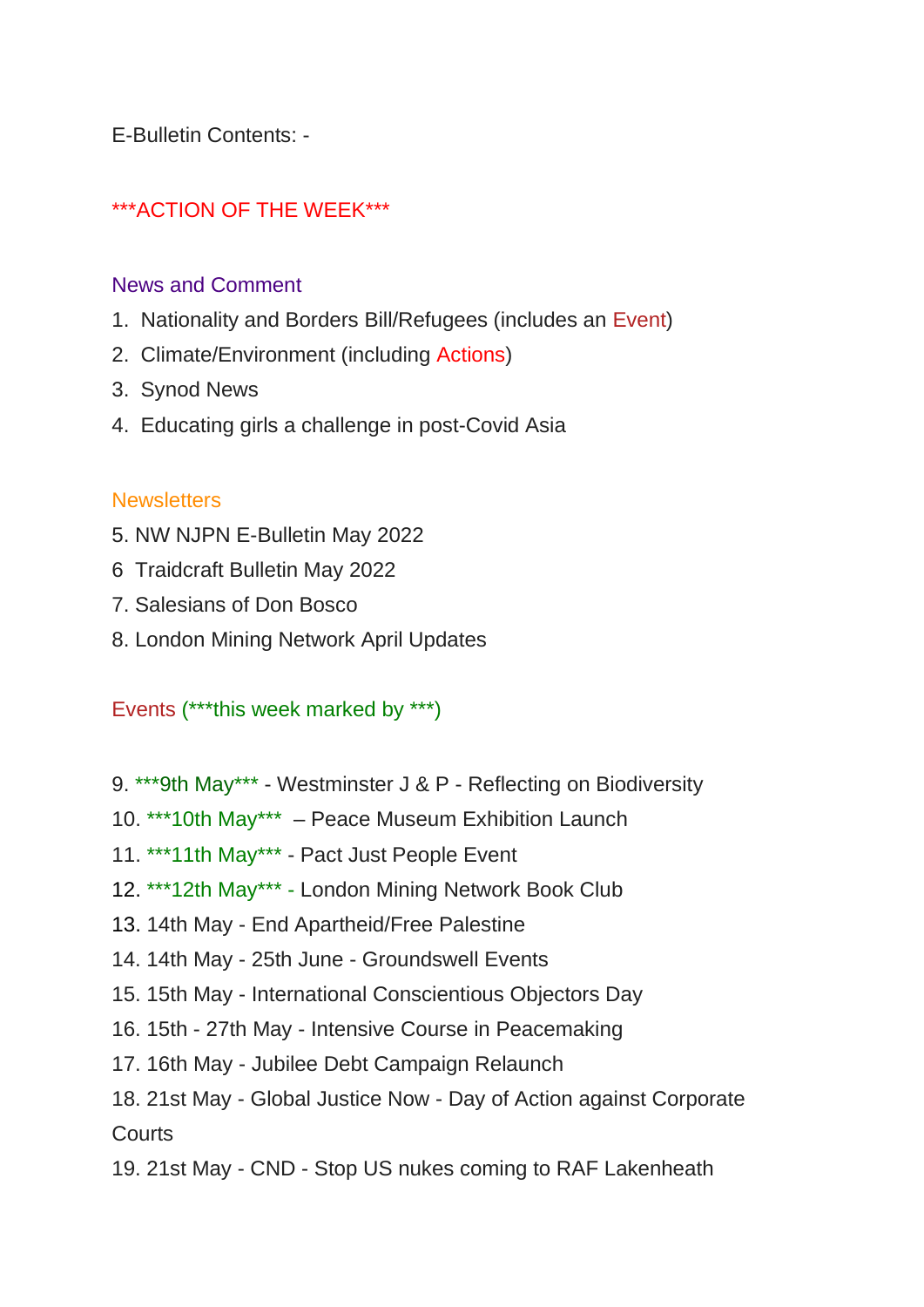20. 22nd - 29th May - Laudato Si' Week

21. 25th May - Westminster Justice and Peace - Racial Justice: Where are we now?

- 22. 30th May Youth Climate Action Network
- 23. 4th June Finding Jesus in the Eucharist, the Poor and in Creation
- 24. 11th June From the Ground Up: unearthing hope and seeking justice
- 25. 12th June Tax Justice Sunday
- 26. 18th June Pax Christi AGM
- 27. 18th June Operation Noah Annual Supporters Event
- 28. 25th June JPIC Spring Assembly
- 29. 8th 10th July 2022 Reinventing Radical (Student Christian

Movement)

- 30. 22nd 24th July NJPN Annual Conference
- 31. 2nd 4th September We Move: Race Equality & Migrants Rights Summit
- 32. 17th September JPIC Golden Jubilee Celebration
- 33. NJPN Open Networking Day
- 34. 7th 8th October Green Christian Conference
- 35. 12th November NJPN open Networking Day

#### **Actions**

- 36. End the ongoing Nakba
- 37. Day of Action Against Corporate Courts

38. Vacancies - various

#### The Last Word

39. A Quote from Saint Basil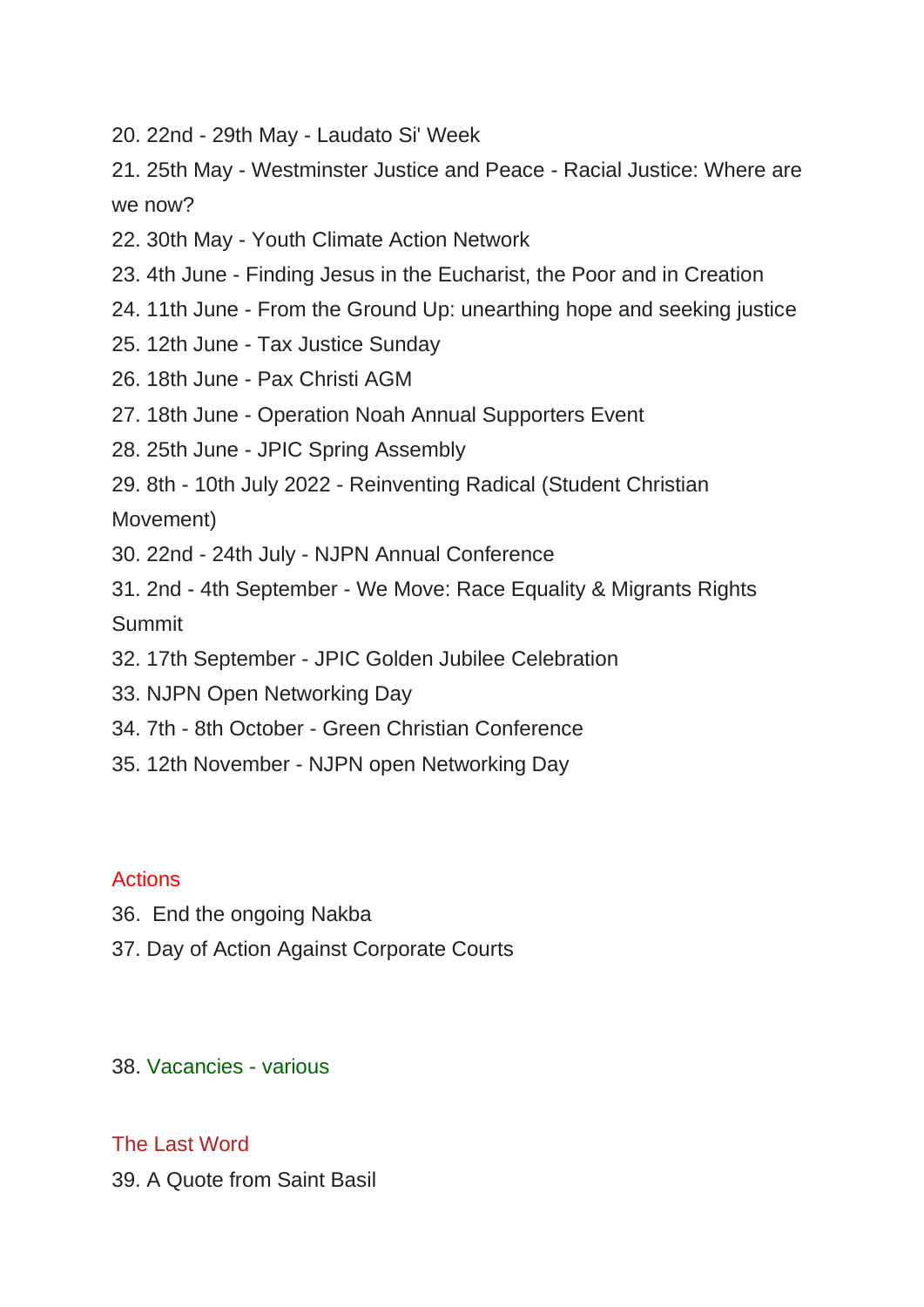See below for: - *Note on Data Protection About these E-Bulletins Donate to NJPN*

### **\*\*\*ACTION OF THE WEEK\*\*\***



## **Let's fight the #Anti-Refugee Laws Together**

We were forwarded the following email from Paul Hook, Director of Asylum Matters, which says it all:

### **Last night (27th April) saw the horrendous and deeply damaging Nationality and Borders Bill complete its passage through parliament. It will now pass into law.**

Today we take the first steps in our opposition to repeal these laws, with the launch of the Fight the #AntiRefugeeLaws Pledge.

Almost 250 organisations have already signed the pledge. These range from those of us working in the refugee and migrant sector, to many from outside of it, spanning organisations working in the housing and homelessness, women, LGBTQI+, anti-poverty, trade union and humanitarian sectors. You can read a full list of current signatories [here](https://justice-and-peace.us7.list-manage.com/track/click?u=43dc262537b1536e87dc04eca&id=c738105301&e=21ab98db78) and encourage other partners to sign up [here.](https://justice-and-peace.us7.list-manage.com/track/click?u=43dc262537b1536e87dc04eca&id=a715f10199&e=21ab98db78)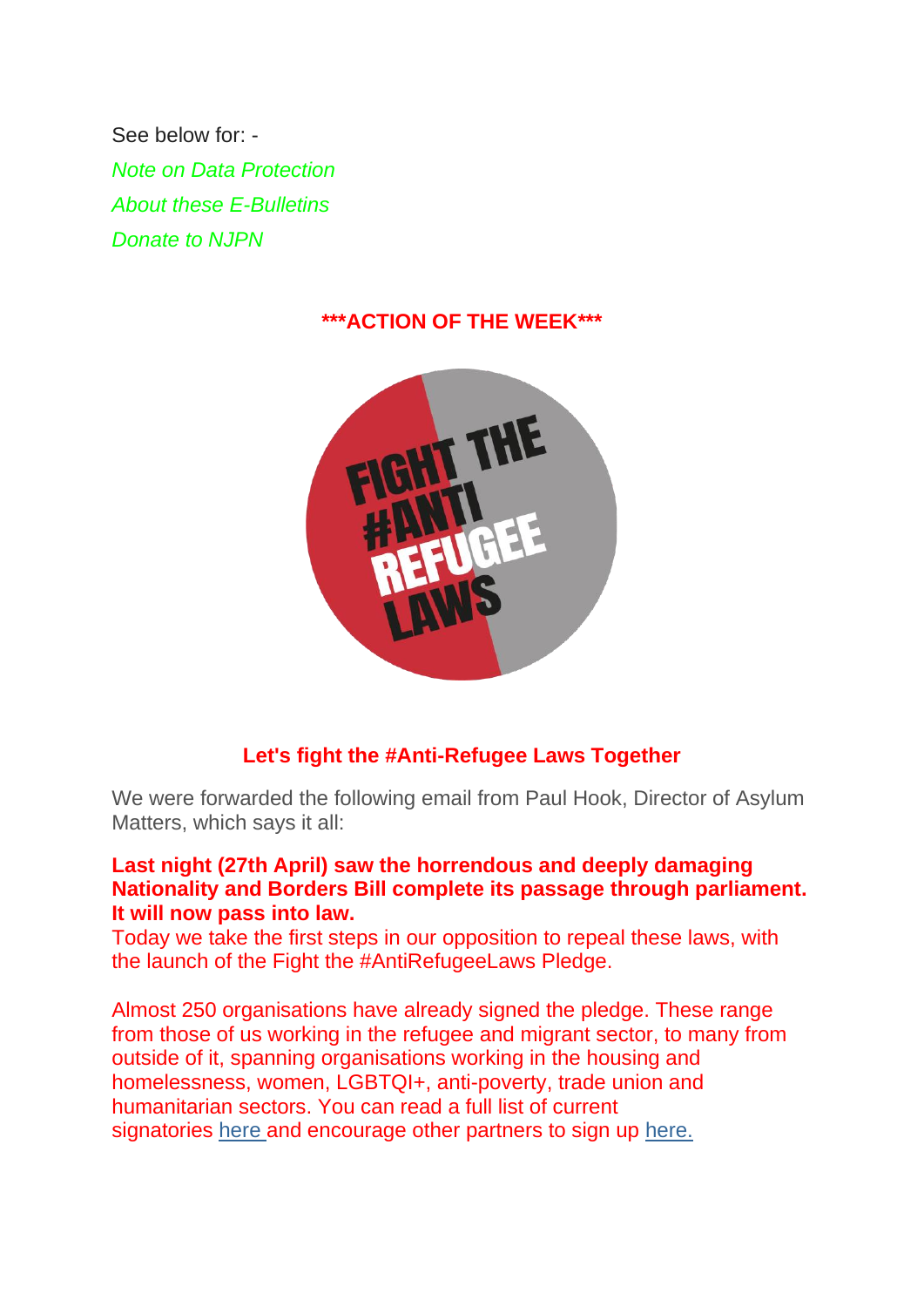Together, we stand united and ready to fight to repeal these #AntiRefugeeLaws.

## **Here's how you can help today:**

### **TAKE ACTION: share launch content**

As part of the campaign, we've launched a new [email your MP action](https://justice-and-peace.us7.list-manage.com/track/click?u=43dc262537b1536e87dc04eca&id=9bb485cf8b&e=21ab98db78) to call on politicians to pledge their support. We will be promoting this action today alongside [new digital content,](https://justice-and-peace.us7.list-manage.com/track/click?u=43dc262537b1536e87dc04eca&id=9146f039fa&e=21ab98db78) including:

Suggested messaging and [draft social media posts](https://justice-and-peace.us7.list-manage.com/track/click?u=43dc262537b1536e87dc04eca&id=dcb4f88624&e=21ab98db78) for you to use or adapt; A [short video](https://justice-and-peace.us7.list-manage.com/track/click?u=43dc262537b1536e87dc04eca&id=ea12eee1a5&e=21ab98db78) you can download here to attach to social media posts, in which campaigners with lived experience of the asylum system outline the devastating impact the new laws will have;

[Images and quote cards](https://justice-and-peace.us7.list-manage.com/track/click?u=43dc262537b1536e87dc04eca&id=6de0dfc4d7&e=21ab98db78) supporting the pledge, configured for use on facebook, instagram and twitter.

Please share the action and campaign content this morning through your social media channels (you can also RT [Asylum Matters](https://justice-and-peace.us7.list-manage.com/track/click?u=43dc262537b1536e87dc04eca&id=36808e9580&e=21ab98db78) or [Refugee](https://justice-and-peace.us7.list-manage.com/track/click?u=43dc262537b1536e87dc04eca&id=db0d1122a3&e=21ab98db78)  [Action](https://justice-and-peace.us7.list-manage.com/track/click?u=43dc262537b1536e87dc04eca&id=db0d1122a3&e=21ab98db78) launch tweets if useful).

## *Thanks for your solidarity and support.*

*Paul*

## **NEWS AND COMMENT**

### **1. Nationality and Borders Bill/ Refugees (includes an Event)**

### **Dark Day for Human Rights and Humanity**

Commenting on the passing of the Nationality and Borders Bill, the St. Vincent de Paul Society has called it a 'dark day for human rights and humanity.' Their full statement is available on their [website,](https://justice-and-peace.us7.list-manage.com/track/click?u=43dc262537b1536e87dc04eca&id=39c6339d99&e=21ab98db78) and finishes with their National Director, Helen O'Shea, saying: - *"This is not the end. We will continue to fight for justice and the rights of refugees and people seeking asylum. They deserve to feel safe, valued and heard, not maligned, detained or shipped away to a country at the other side of the world."*

### **Priti Patel's Outing to Rwanda**

Ian Linden, through Independent Catholic News, has written an interesting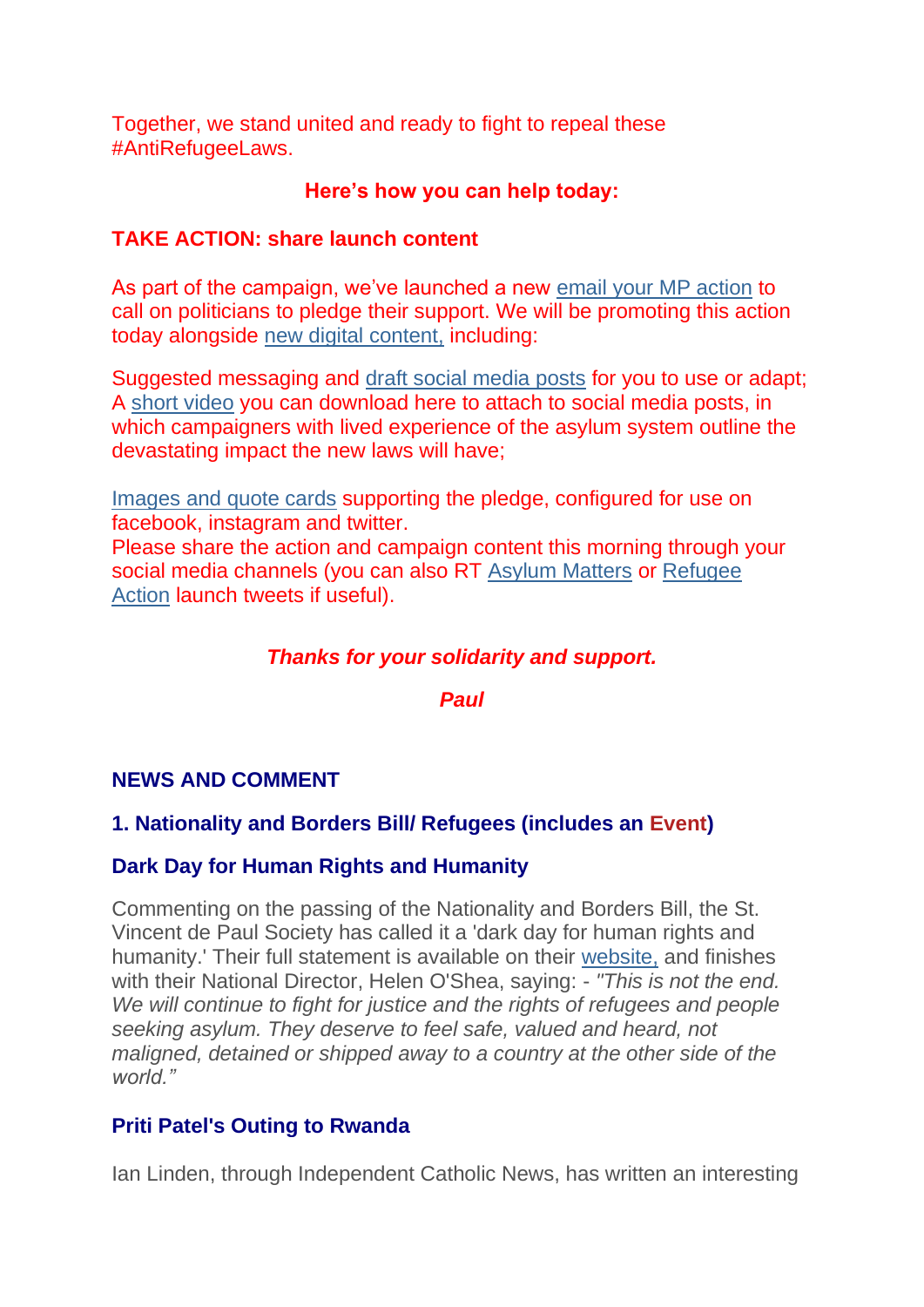article discussing 'why Rwanda.' The first part of the article tells you about Rwanda's successes... and then you get to the bad stuff....You can read it [here.](https://justice-and-peace.us7.list-manage.com/track/click?u=43dc262537b1536e87dc04eca&id=8f186f86d0&e=21ab98db78)

### **Prayers at Home Office for those who have died seeking sanctuary (includes an Event)**

Jo Siedlecka, again through ICN, has written a thought-provoking article about the last monthly prayer vigil that campaigners held outside the Home Office in London.

It was organised by the *London Catholic Worker and Westminster Justice and Peace, there were prayers, hymns and the recitation of a list of names or descriptions of individuals who died in a single month attempting to reach Europe.*

Jo names some of the front line Projects that help the refugees that find themselves in London, and tells the story of a Somalian girl who was trafficked, and was eventually helped by one of these organisations when the system let her down. It is well worth a [read.](https://justice-and-peace.us7.list-manage.com/track/click?u=43dc262537b1536e87dc04eca&id=d412e20d0f&e=21ab98db78)

**The Prayer Vigil takes place outside the Home Office, 2 Marsham Street, SW1P 4DF, on the third Monday of each month from 12.30-1.30pm. For more information contact: barbarakentish@talktalk.net**

## **We'll Continue to Fight**

Sophie Cartwright, Senior Policy Officer of the Jesuit Refugee Service says: - *The passage of this anti-refugee Bill is tragic. It will punish men, women, and children seeking sanctuary on our shores for the sheer realities of forced migration. It treats hostility and cruelty as virtues. It not only disregards human dignity, human connection, and human life – it is an attack upon them."*

JRS' full comment on the passing of the Bill is available through their [website.](https://justice-and-peace.us7.list-manage.com/track/click?u=43dc262537b1536e87dc04eca&id=58db44eb1a&e=21ab98db78)

### **Care4Calais - We are going to Court to Stop Rwanda**

Care4Calais, along with Detention Action and the PCS Union sent a legal letter to the Government challenging their reprehensible plan to send refugees to Rwanda.

More details from their [website.](https://justice-and-peace.us7.list-manage.com/track/click?u=43dc262537b1536e87dc04eca&id=d07d48c299&e=21ab98db78)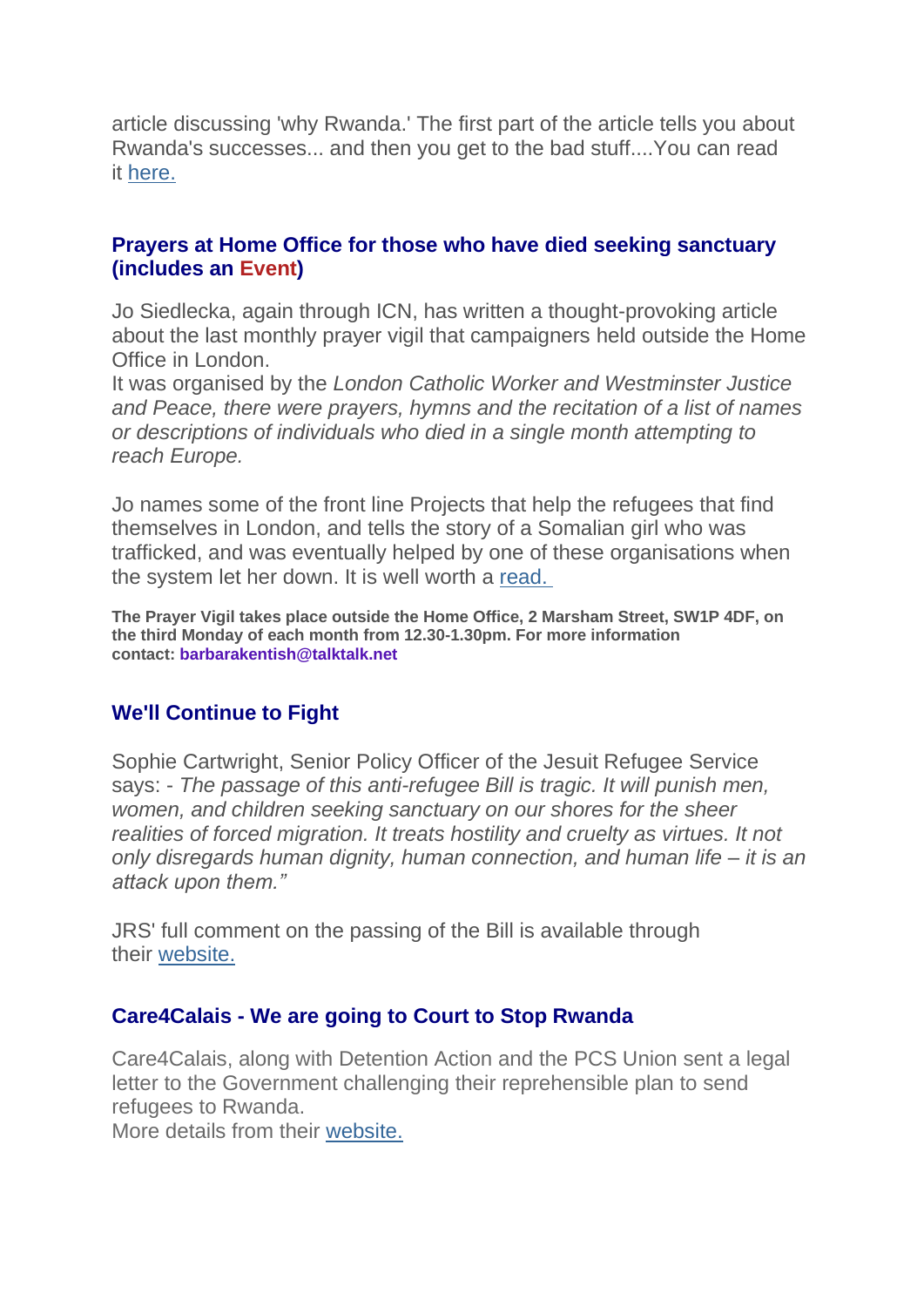## **2. Climate/Environment (includes Actions and Events)**

### **'Record after Record': Brazil's Amazon Deforestation hits April high**

This headline came up on The Guardian's newsfeed on the 7th May, courtesy of Reuters. The report says: - *Deforestation in Brazil's Amazon surged to record levels for the month of April, nearly doubling the area of forest removed in that month last year – the previous April record – preliminary government data has shown, alarming environmental campaigners.*

*In the first 29 days of April, deforestation in the region totalled 1,012.5 square km (390 square miles), according to data from national space research agency Inpe on Friday.*

Sadly, deforestation has soared since President Bolsonaro took over in 2019. You can read the full article [here.](https://justice-and-peace.us7.list-manage.com/track/click?u=43dc262537b1536e87dc04eca&id=032845a7b7&e=21ab98db78)

### **Event - Join the global divestment announcement this July**

Bokani Tshidzu, Bright Now Campaign Officer, writes: - *Together with Laudato Si' Movement, World Council of Churches, Green Anglicans and GreenFaith, Operation Noah is delighted to launch the next global divestment announcement for faith organisations, which will take place on Tuesday 5 July 2022: Click [here](https://justice-and-peace.us7.list-manage.com/track/click?u=43dc262537b1536e87dc04eca&id=8296c11866&e=21ab98db78) for more information.*

*The ongoing climate, conflict and cost of living crises highlight the urgent need for energy that is clean, just and affordable. The fossil fuel industry has destabilised many regions and resulted in human rights violations as well as environmental damage.*

*Operation Noah invites local churches, dioceses and Christian organisations to consider joining the global divestment announcement in July. Please get in touch with Bokani Tshidzu on bokani.tshidzu@operationnoah.org before 28 June 2022 for more information or to register your interest.*

PS: - They continue to host one-hour ['Divest the Church of](https://justice-and-peace.us7.list-manage.com/track/click?u=43dc262537b1536e87dc04eca&id=6962491985&e=21ab98db78)  [England'](https://justice-and-peace.us7.list-manage.com/track/click?u=43dc262537b1536e87dc04eca&id=6962491985&e=21ab98db78) listening meetings, the next one of which is on Wednesday 18 May from 5.30pm to 6.30pm on Zoom. Please do consider joining and share details with your networks!

### **Caring for the Environment, one bottle at a time**

This is a nice story about Fr. Innocent Akum Wefon in Cameroon doing his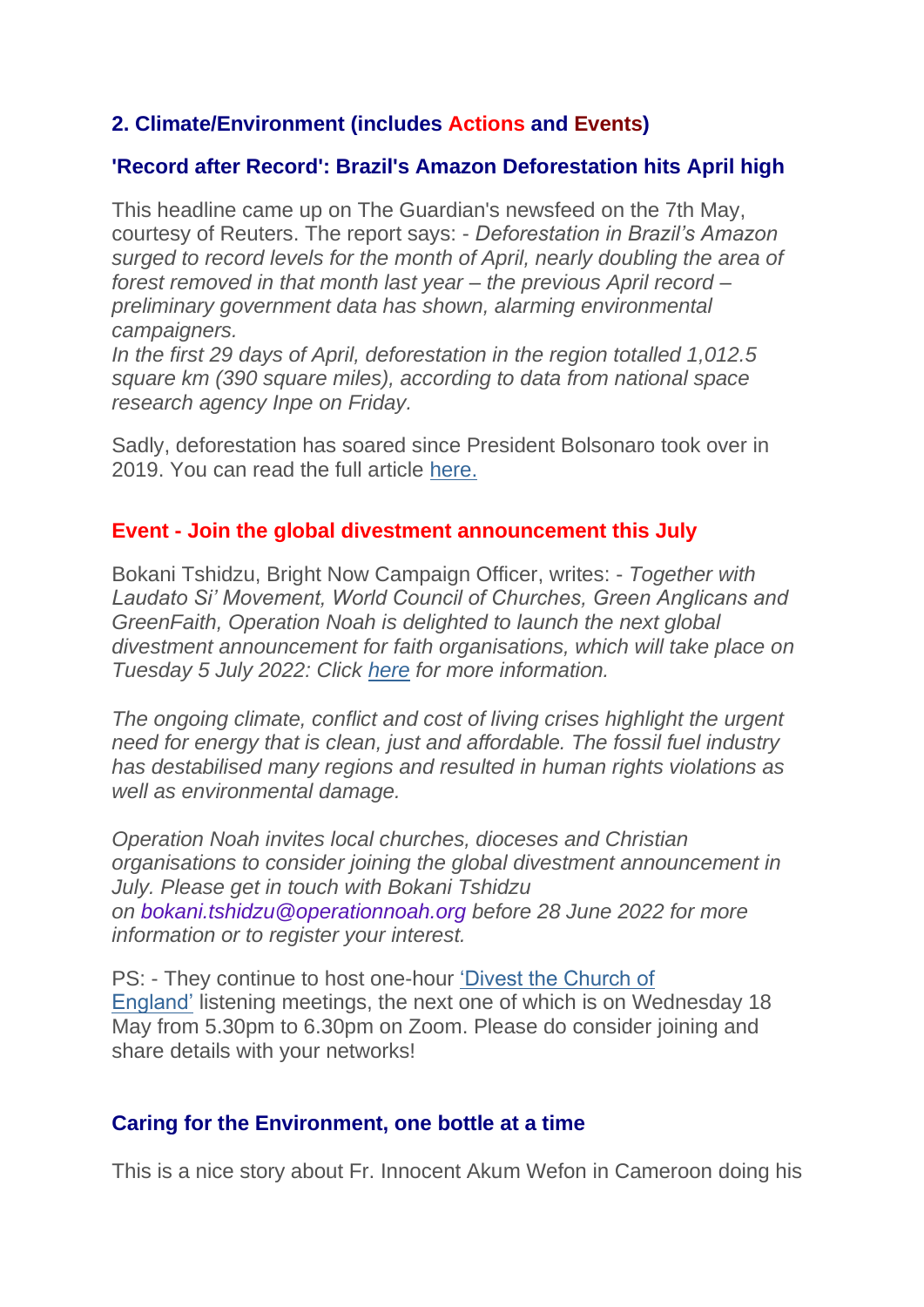bit for the environment, as well as helping to provide food, and educating the local people into how to look after the planet. Cameroon is one of the luckier countries in Africa as they have tree cover and food and Fr. Innocent is quoted as saying that the people 'take a lot for granted.' You can read his story through [ACI Africa.](https://justice-and-peace.us7.list-manage.com/track/click?u=43dc262537b1536e87dc04eca&id=4f1d501ece&e=21ab98db78)

### **Laudato Si' Animators UK: this is how we do it!**

If you are interested in knowing more about the Laudato Si' Animators and the Laudato Si' Movement, everything is made clear [here!](https://justice-and-peace.us7.list-manage.com/track/click?u=43dc262537b1536e87dc04eca&id=25f2e0b388&e=21ab98db78) There are also details on how to join in and links to various pages.

### **Action: UK Government: No new coal**

According to Greenpeace, the Government are 'on the cusp' of approving a new coal mine for Cumbria. I thought this had all gone away last year, but apparently not.

If you want to join in and sign their petition to Michael Gove, please go to the [Greenpeace website.](https://justice-and-peace.us7.list-manage.com/track/click?u=43dc262537b1536e87dc04eca&id=6df22c34df&e=21ab98db78)

#### **Rivers and Sewage**

Wild Justice writes: - *You've probably seen water pollution mentioned a lot in the news recently. Cases of sewage discharge and run-off from farming being released into rivers (like the River [Wye\)](https://justice-and-peace.us7.list-manage.com/track/click?u=43dc262537b1536e87dc04eca&id=d5758180d3&e=21ab98db78), lakes (like [Windermere\)](https://justice-and-peace.us7.list-manage.com/track/click?u=43dc262537b1536e87dc04eca&id=54eff95a80&e=21ab98db78) and into the sea (like in [Kent\)](https://justice-and-peace.us7.list-manage.com/track/click?u=43dc262537b1536e87dc04eca&id=fa90f8e3e8&e=21ab98db78) have hit the headlines repeatedly.*

*The problem is widespread and it's a big one – but who actually is responsible for sorting it out? Why is nobody being held accountable? As far as we can see, nobody wants to own up to being responsible for monitoring and enforcement when it comes to the issue of water quality and sewage pollution. DEFRA, OFWAT and the Environment Agency all seem to think one of the other two should be dealing with the problem.*

Go to the [Wild Justice Blog](https://justice-and-peace.us7.list-manage.com/track/click?u=43dc262537b1536e87dc04eca&id=5c74c8d322&e=21ab98db78) to read the full article and what they are doing about it.

#### **Fake Meat won't save the Planet**

I was marvelling recently at the various brands of food made from plants in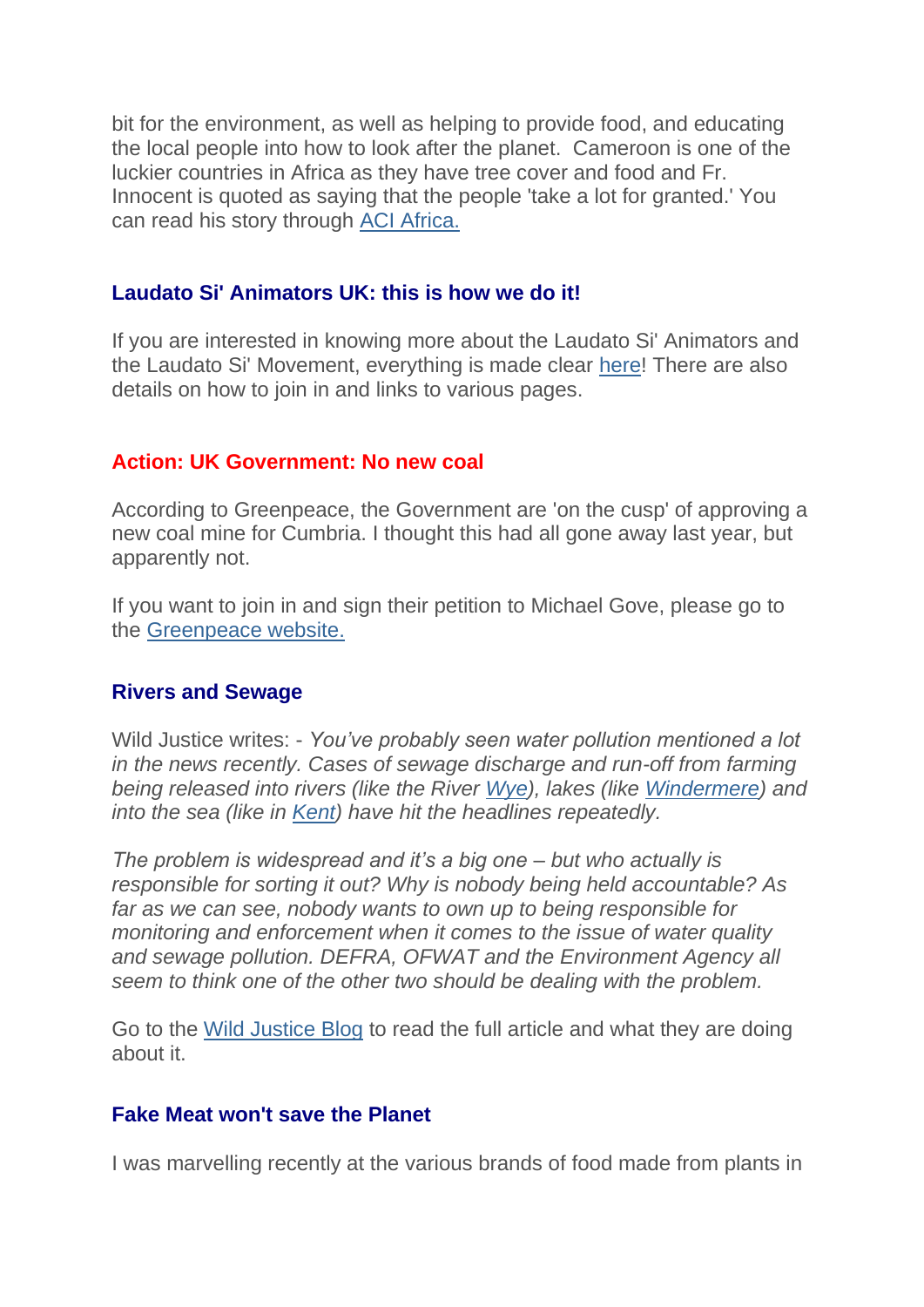my local supermarket. All of a sudden, big multi-nationals have realised that there is money to be made out of purporting to 'save the planet,' eat more healthily, go vegan etc.

Back in April, I saw this article produced by Jack Thompson for Wicked Leeks (part of Riverford Organic Farms), after a report by the Independent Panel of Experts on Sustainable Food Systems (IPES-Food) was [published.](https://justice-and-peace.us7.list-manage.com/track/click?u=43dc262537b1536e87dc04eca&id=0c75ed2759&e=21ab98db78)

Phil Howard, Lead Author of the report, is quoted as saying: - *"In many cases, switching to fake meat will make the problems with our industrial food system worse; fossil fuel dependence, industrial monocultures, pollution, poor work conditions, unhealthy diets, and control by massive corporations."*

Wicked Leeks then goes onto say: - *Many people are trying to cut their meat consumption as a way of reducing the impact of their diet, aware of things like deforestation driven by demand for animal feed and methane emissions from cows, as well as animal welfare concerns.*

*But consumers may be inadvertently funding the same agribusiness and meat processing companies that are driving deforestation, as companies like JBS and Cargill have developed plant-based brands and products as they look to make the most of the boom in this market.*

*If you are drawn towards these non-meat products, you may want to read this [article.](https://justice-and-peace.us7.list-manage.com/track/click?u=43dc262537b1536e87dc04eca&id=6882ed03c7&e=21ab98db78)*

### **Chernobyl Anniversary revives nuclear energy concerns**

Ellen Teague, through ICN, remembers the Chernobyl Disaster, which took place on the 26th April 1986, when the power plant's No. 4 reactor exploded and released more than 400 times more radiation into the atmosphere than the bombing of Hiroshima in 1945.

This has all been brought to the fore again, with the occupation of the power plant by Russian forces, and the churning up of the radioactive soil surrounding the plant. Nuclear energy and war are a very dangerous combination.

In April, Boris Johnson announced that the UK would build up to 8 nuclear power plants by 2030, thus protecting us from huge increases in gas and oil prices, but made no reference as to how we could safely dispose of the waste - or indeed whether alternative energy sources, such as wind farms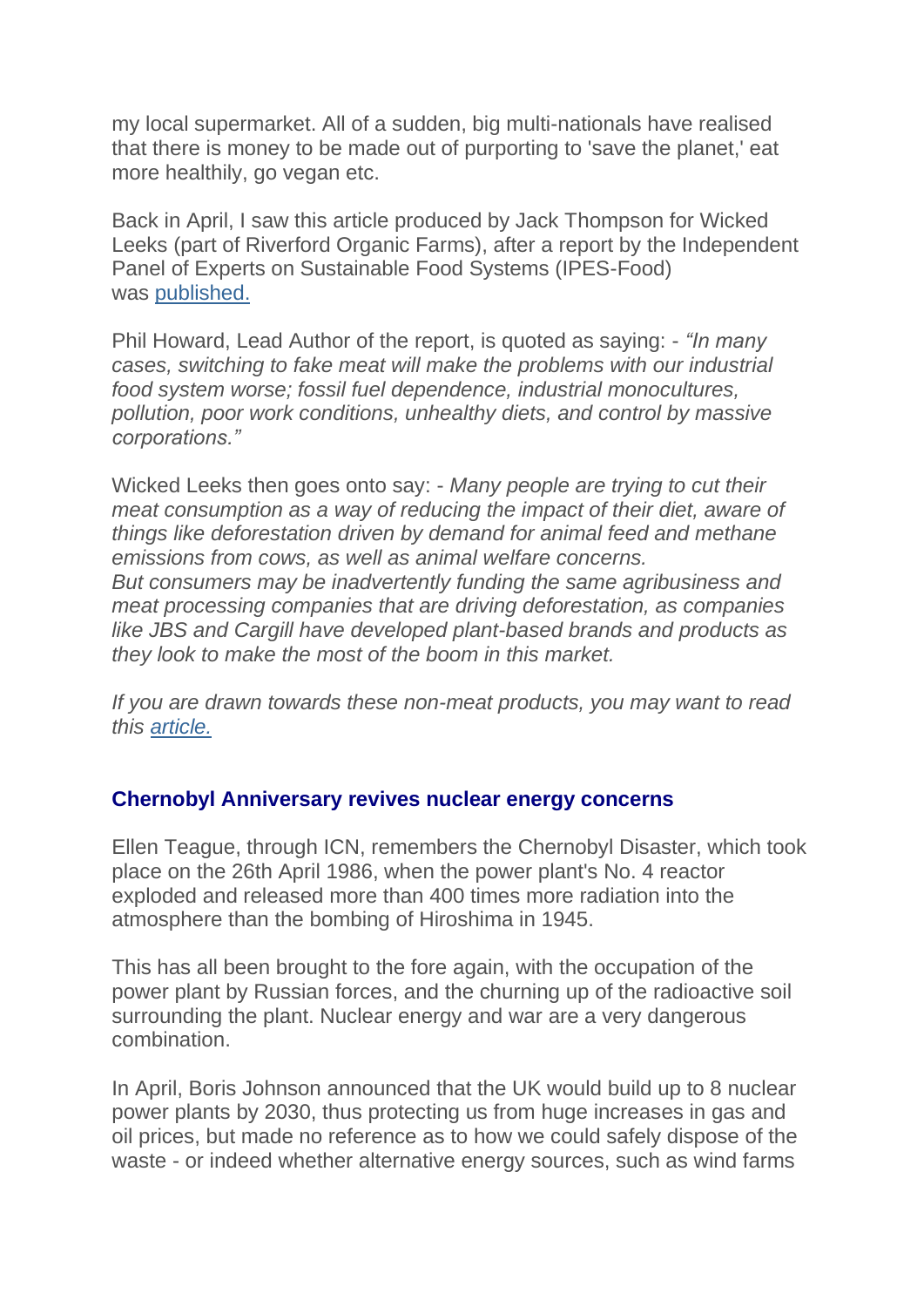and solar farms could be equally as viable.

Read Ellen's report [here.](https://justice-and-peace.us7.list-manage.com/track/click?u=43dc262537b1536e87dc04eca&id=e1e93d7ff7&e=21ab98db78)

## **Action: Barclays #Drop Drax**

Biofuelwatch are asking us to sign their petition to Barclays, asking them to drop Drax, which is the UK's largest carbon-emitter, and the world's biggest tree burner. More details through their [website.](https://justice-and-peace.us7.list-manage.com/track/click?u=43dc262537b1536e87dc04eca&id=40d2e6d341&e=21ab98db78)

## **Churches call for windfall tax on fossil fuel giants**

You all would have heard the massive profits announced by BP and Shell in the past week, whilst many people will be suffering financially this year due to rocketing fuel prices, and the increase in the cost of living. Church Action for Tax Justice are calling on the Government to introduce a windfall tax for these companies. [\(ICN 5th May\)](https://justice-and-peace.us7.list-manage.com/track/click?u=43dc262537b1536e87dc04eca&id=6312975d54&e=21ab98db78)

Our Prime Minister has said that taxing these oil giants will deter them from investing billions in Britain's renewable energy, but in fact they have no plans to withdraw their funding. Ed Miliband speaks to Saphora Smith in [The Independent.](https://justice-and-peace.us7.list-manage.com/track/click?u=43dc262537b1536e87dc04eca&id=3fabb5357f&e=21ab98db78)

## **3. Synod News**

Several diverse articles on the Synod have dropped into my inbox, including an African country that is conducting home visits to engage people with the Synodal process! See the various links below: -

[Westminster LGBTQ+ Catholics](https://justice-and-peace.us7.list-manage.com/track/click?u=43dc262537b1536e87dc04eca&id=3c90b11b79&e=21ab98db78) Synod responses (through ICN).

[Synodal talks meaningless without fundamental changes.](https://justice-and-peace.us7.list-manage.com/track/click?u=43dc262537b1536e87dc04eca&id=077bba5a09&e=21ab98db78) Indian Theologian, Fr. Felix Wilfred, is interviewed by UCA News.

[Spirituality of Synodality](https://justice-and-peace.us7.list-manage.com/track/click?u=43dc262537b1536e87dc04eca&id=fc33b78d40&e=21ab98db78) - Podcast interview with Fr. James Hanvey SJ. through Mill Hill Missionaries.

[Catholic Diocese in Eswatini conducting home visits to boost participation](https://justice-and-peace.us7.list-manage.com/track/click?u=43dc262537b1536e87dc04eca&id=131ef39760&e=21ab98db78)  [in Synod](https://justice-and-peace.us7.list-manage.com/track/click?u=43dc262537b1536e87dc04eca&id=131ef39760&e=21ab98db78) - through ACI Africa

[National Synthesis Team begins its work for Synod submission to](https://justice-and-peace.us7.list-manage.com/track/click?u=43dc262537b1536e87dc04eca&id=6c01fe31bd&e=21ab98db78)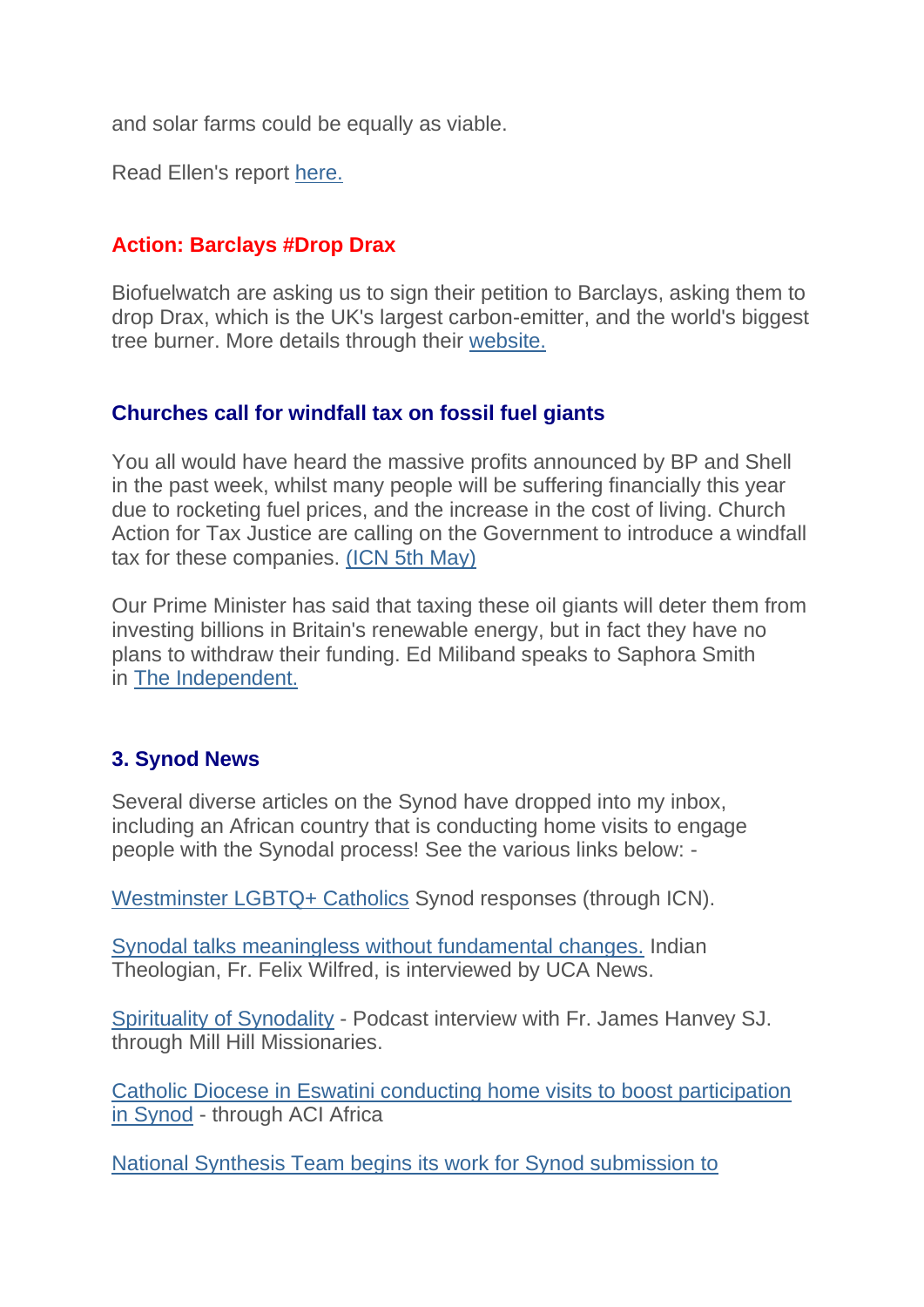[Rome](https://justice-and-peace.us7.list-manage.com/track/click?u=43dc262537b1536e87dc04eca&id=6c01fe31bd&e=21ab98db78) - through the Catholic Bishops Conference of England and Wales.

## **4. Educating girls a challenge in post-Covid Asia**

Ben Joseph, for Union of Catholic Asian News, writes: - *If girls' education makes societies stronger, more peaceful and prosperous, then the chances of Asia achieving those goals have become more distant with the coronavirus pandemic.*

*Prior to the pandemic, girls' enrollments in school had seen significant improvements in Asia. But with the pandemic, those gains have been wiped out.*

*UNESCO estimates that about 24 million learners, from pre-primary to university level, are at risk of not returning to school following the education disruption. Almost half of them are found in South and West Asia besides Africa.*

*Asia was doing well prior to the pandemic, having brought down the number of girls out of school from 30 million to 15 million in the last two decades.*

*The lack of education leads to underage marriages in several nations of this most populous continent, leading to poverty-stricken and unhealthy mothers, children, families and societies.*

It makes for rather sobering reading. Find it [here.](https://justice-and-peace.us7.list-manage.com/track/click?u=43dc262537b1536e87dc04eca&id=61a8af2f95&e=21ab98db78)

### **Newsletters**

#### **5. NW NJPN E-Bulletin**

Anne O'Connor has put together a very interesting collection of articles including refugees to Rwanda and contrasting this with the support for the Ukrainian people entering this country. There is also a link to the Columban Summer Newsletter, Vocation for Justice. You can read it through the [NJPN website.](https://justice-and-peace.us7.list-manage.com/track/click?u=43dc262537b1536e87dc04eca&id=de8324c854&e=21ab98db78)

### **6. Traidcraft Bulletin May 2022**

Lots of little snippets, and advertising of their products. I particularly liked the piece about repurposing old Traidcraft boxes! Read it [here.](https://justice-and-peace.us7.list-manage.com/track/click?u=43dc262537b1536e87dc04eca&id=5b27484c53&e=21ab98db78)

### **7. Salesians of Don Bosco April 2022**

Their organisation of the month is CAFOD. Click [here.](https://justice-and-peace.us7.list-manage.com/track/click?u=43dc262537b1536e87dc04eca&id=c5c3559fa4&e=21ab98db78)

### **8. London Mining Network April Updates**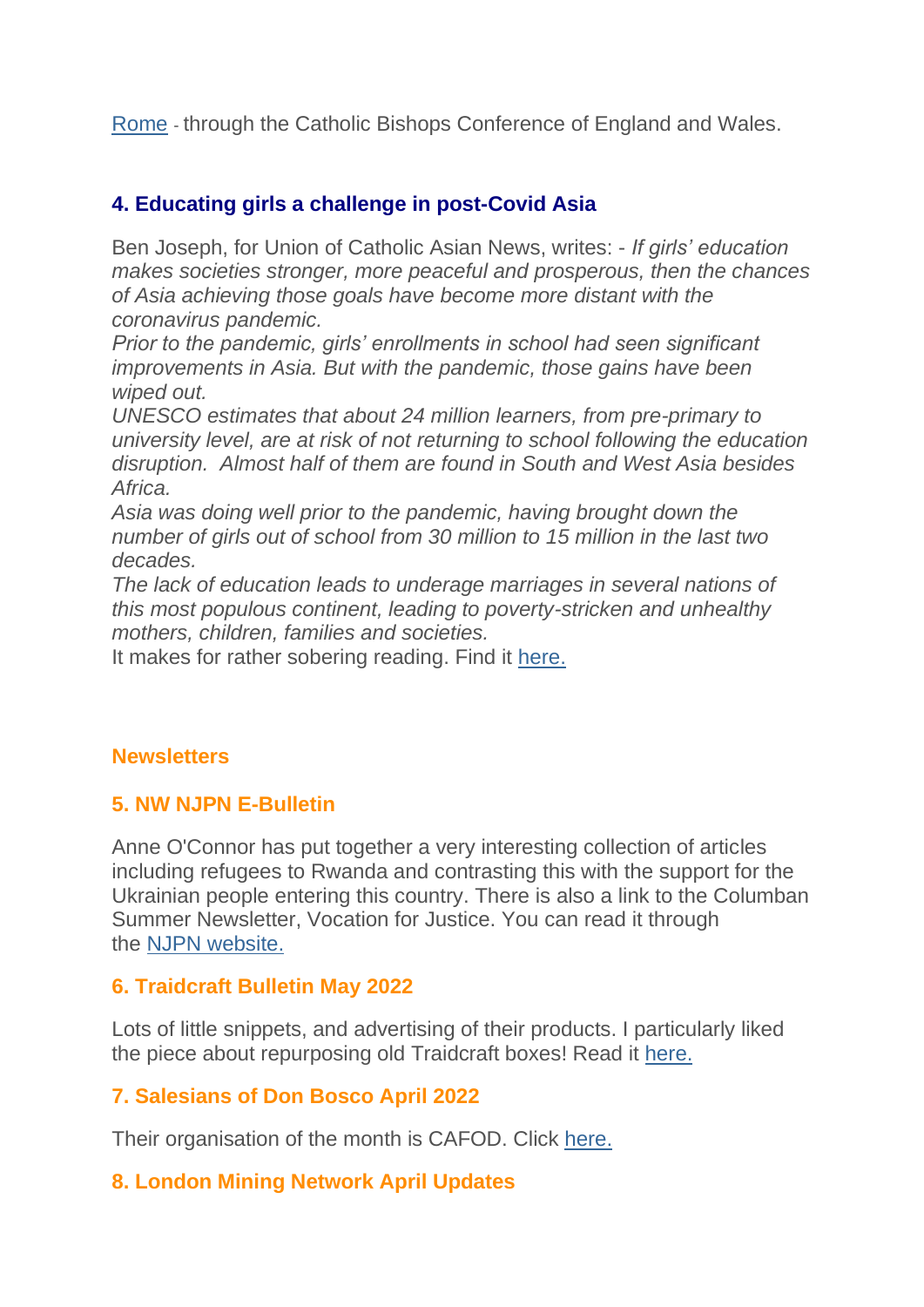Not a newsletter as such, but all of their updates are available on their [website.](https://justice-and-peace.us7.list-manage.com/track/click?u=43dc262537b1536e87dc04eca&id=2d747ea0ac&e=21ab98db78)

## **EVENTS (in chronological order where applicable)**

**9. Monday 9th May - 12.45pm - 2pm - Southern Dioceses Environment Network** [All Creatures Great and Small: Reflecting on Biodiversity](https://justice-and-peace.us7.list-manage.com/track/click?u=43dc262537b1536e87dc04eca&id=1f20310a51&e=21ab98db78)

**10. 10th May - 6pm - 8pm - Peace Museum** [What is Peace? Exhibition Launch](https://justice-and-peace.us7.list-manage.com/track/click?u=43dc262537b1536e87dc04eca&id=9f756b30db&e=21ab98db78)

**11. Wednesday 11th May and Saturday 21st May – Pact** [Prison Advice and Care Trust Just People events](https://justice-and-peace.us7.list-manage.com/track/click?u=43dc262537b1536e87dc04eca&id=014214b668&e=21ab98db78)

**12. Wednesday 11th May - 6pm - 8pm - London Mining Network** [Resisting Mining Book Club: Redefining Genocide](https://justice-and-peace.us7.list-manage.com/track/click?u=43dc262537b1536e87dc04eca&id=62bba62f0e&e=21ab98db78)

**13. 14th May 2022 - 12pm - 4pm** [End Apartheid/Free Palestine](https://justice-and-peace.us7.list-manage.com/track/click?u=43dc262537b1536e87dc04eca&id=d74b74e8a3&e=21ab98db78)

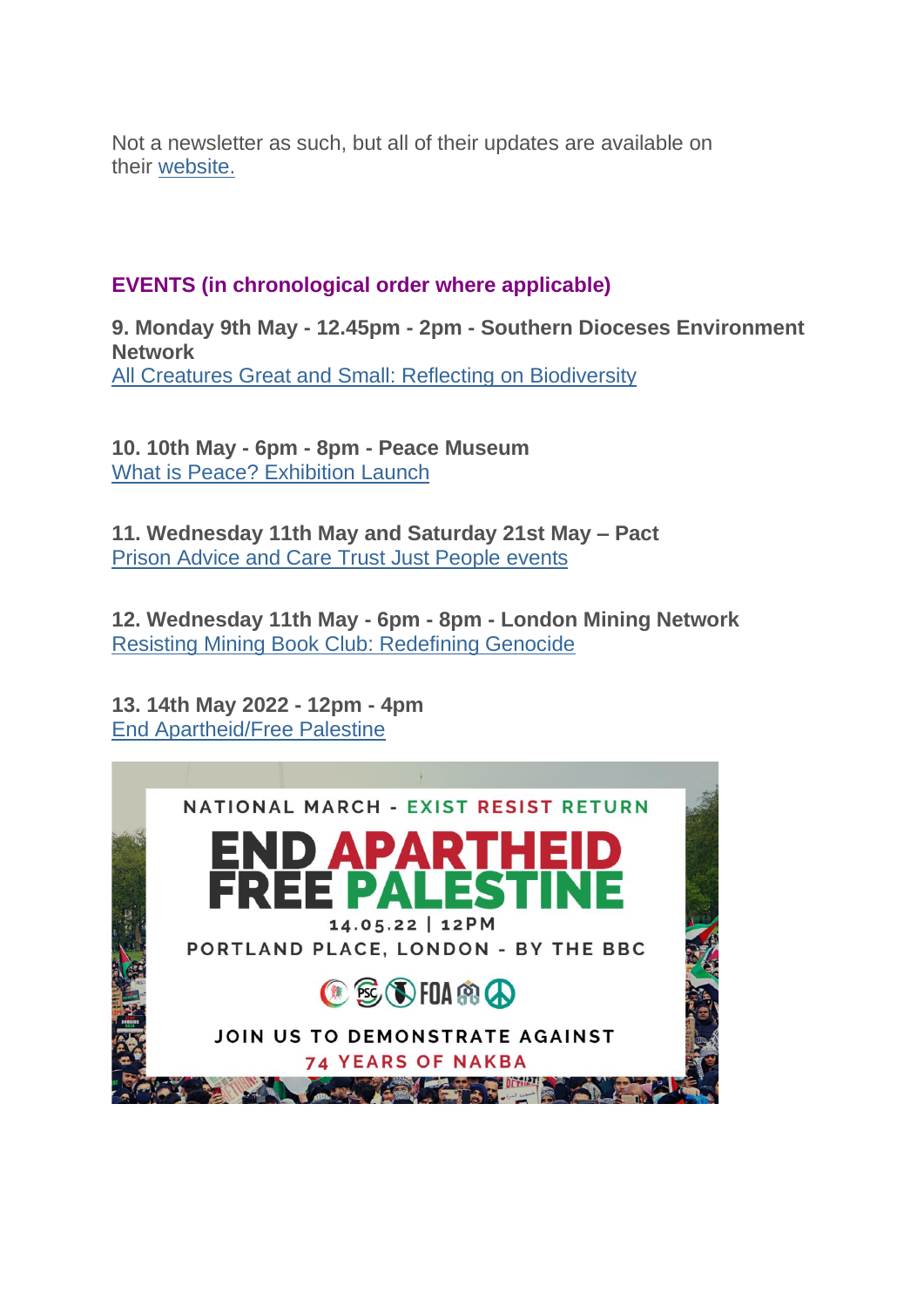**14. 14th May - 25th June - Friends of the Earth** Groundswell Events - [various dates around the country.](https://justice-and-peace.us7.list-manage.com/track/click?u=43dc262537b1536e87dc04eca&id=4b9453c7f1&e=21ab98db78)

**15. 15th May - 1pm - Peace Pledge Union** [International Conscientious Objector's Day -](https://justice-and-peace.us7.list-manage.com/track/click?u=43dc262537b1536e87dc04eca&id=50ba4de5c7&e=21ab98db78) National Ceremony

**16. 15th - 27th May - The Bethlehem Institute of Peace and Justice** [Summer Intensive Course in Peacemaking and Justice](https://justice-and-peace.us7.list-manage.com/track/click?u=43dc262537b1536e87dc04eca&id=dbca4c6b14&e=21ab98db78)

**17. 16th May - 6.30pm - 8pm - Jubilee Debt Campaign/Debt Justice** [Resistance and Solidarity; Fighting for Debt Justice \(relaunch of](https://justice-and-peace.us7.list-manage.com/track/click?u=43dc262537b1536e87dc04eca&id=4d72993150&e=21ab98db78)  [organisation\)](https://justice-and-peace.us7.list-manage.com/track/click?u=43dc262537b1536e87dc04eca&id=4d72993150&e=21ab98db78)

**18. 21st May - Global Justice Now** [Day of Action against Corporate Courts](https://justice-and-peace.us7.list-manage.com/track/click?u=43dc262537b1536e87dc04eca&id=eb941bcc35&e=21ab98db78)

**19. 21st May - 1pm - 3pm - CND** [Stop US Nukes coming to RAF Lakenheath](https://justice-and-peace.us7.list-manage.com/track/click?u=43dc262537b1536e87dc04eca&id=bac1212d2e&e=21ab98db78)

**20. 22nd - 29th May - Laudato Si' Week** [Listening and Journeying Together](https://justice-and-peace.us7.list-manage.com/track/click?u=43dc262537b1536e87dc04eca&id=da7e1be6ea&e=21ab98db78)

**21. 25th May - 1pm - 3pm - Westminster Justice and Peace** [Racial Justice: Where are we now?](https://justice-and-peace.us7.list-manage.com/track/click?u=43dc262537b1536e87dc04eca&id=339ec7549b&e=21ab98db78)

**22. 30th May - 10am - 4pm - Youth Climate Action Network** [with Rebecca Thompson at Edible Landscapes London](https://justice-and-peace.us7.list-manage.com/track/click?u=43dc262537b1536e87dc04eca&id=a90a705ba2&e=21ab98db78)

**23. 4th June - 10am to 3.30pm including 12.15pm Mass - Lancaster Diocese Faith & Justice Commission and NJPN in North West**

'Finding Jesus in the Eucharist, the Poor and Creation'

St Wilfrid's RC Parish Centre Chapel Street, Preston (5 minutes walk from Railway Station)

Keynote speaker- Fr Eamonn Mulcahy - Fr Eamonn will then pose three different questions for groups to think about and discuss, then preach at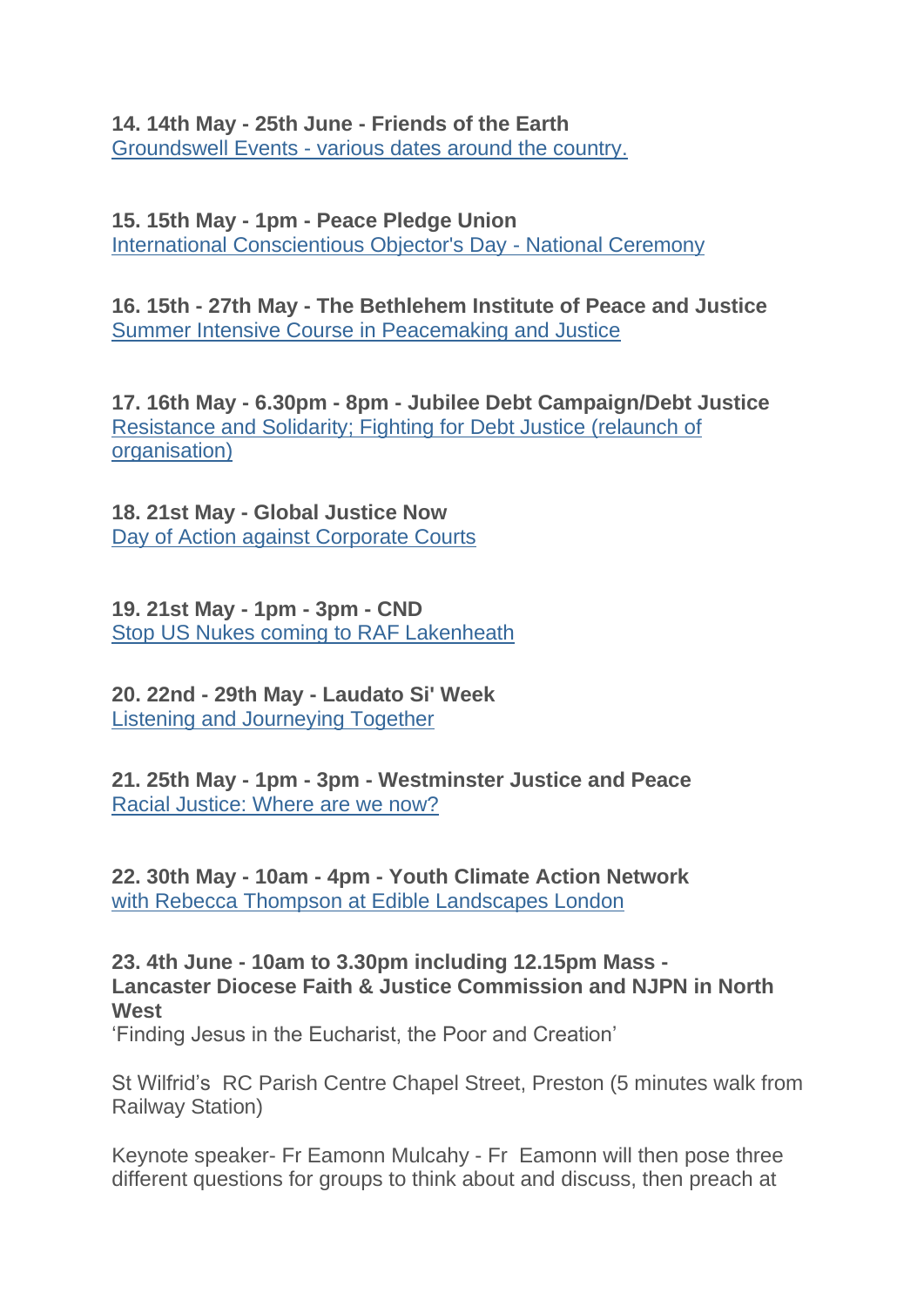12.15pm Mass. After lunch short presentations. Book via - Eventbrite - [Finding Jesus in the Eucharist](https://justice-and-peace.us7.list-manage.com/track/click?u=43dc262537b1536e87dc04eca&id=fe1ed6364c&e=21ab98db78)

**24. 11th June - various organisations incl. JPIT** [From the Ground Up: unearthing hope and seeking justice](https://justice-and-peace.us7.list-manage.com/track/click?u=43dc262537b1536e87dc04eca&id=e56cb6ba2a&e=21ab98db78)

**25. 12th June - Ecumenical Council for Corporate Responsibility** [Tax Justice Sunday](https://justice-and-peace.us7.list-manage.com/track/click?u=43dc262537b1536e87dc04eca&id=f773522c09&e=21ab98db78)

**26. 18th June -** [Pax Christi AGM](https://justice-and-peace.us7.list-manage.com/track/click?u=43dc262537b1536e87dc04eca&id=9fbbbd0917&e=21ab98db78) 

**27.18th June - Operation Noah Annual Supporters Event** - **Save the Date**

**28. 25th June - JPIC Save the Date Spring Assembly, Dover. Details to follow.**

**29. 8th - 10th July - Student Christian Movement** [Reinventing Radical: Courageous Discipleship for a Changing World](https://justice-and-peace.us7.list-manage.com/track/click?u=43dc262537b1536e87dc04eca&id=b5f482373b&e=21ab98db78)

**30. 22nd - 24th July - NJPN Annual Conference** [Hope! A verb with its sleeves rolled up.](https://justice-and-peace.us7.list-manage.com/track/click?u=43dc262537b1536e87dc04eca&id=1d1c2de2ab&e=21ab98db78)

Bookings now open. Don't forget it is cheaper if you book before the 20th May!

**31. 2nd - 4th September - The Runnymede Trust** [We Move: Race Equality & Migrants Rights Summit](https://justice-and-peace.us7.list-manage.com/track/click?u=43dc262537b1536e87dc04eca&id=705446ecf3&e=21ab98db78)

### **32. 17th September - JPIC Save the Date**

Golden Jubilee Celebration in London- Details to Follow

**33. 24th September - NJPN**

Open Networking Day hosted by Hexham and Newcastle

**34**. 7th-8th October – [Green Christian Conference](https://justice-and-peace.us7.list-manage.com/track/click?u=43dc262537b1536e87dc04eca&id=fb6bc0aecf&e=21ab98db78)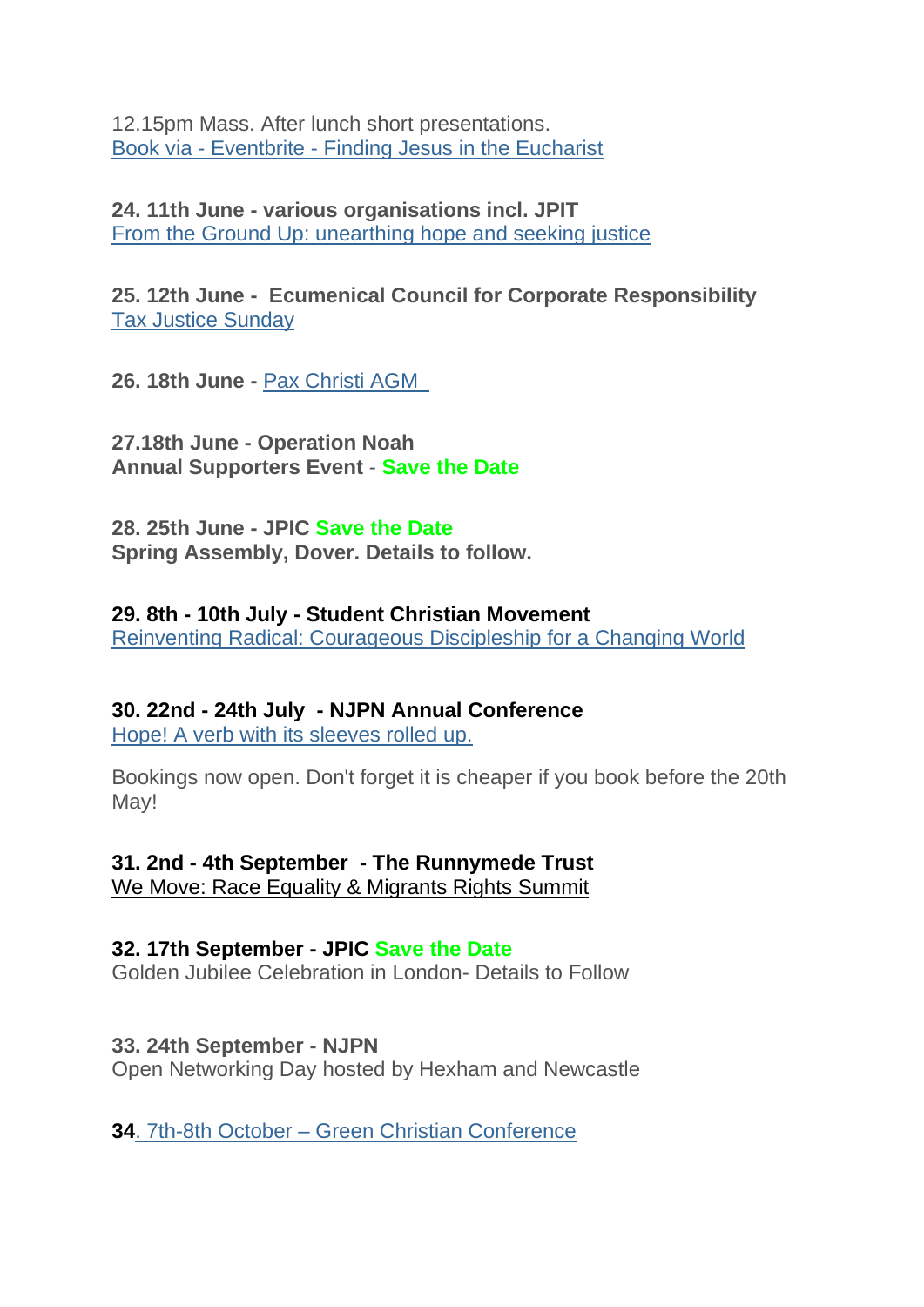#### **35. 12th November - NJPN**

Open Networking Day - London/South East tbc

# **Actions**

### **36. End the ongoing Nakba**

Palestine Solidarity Campaign writes - *After a two-decade legal battle, Israel's high court has ruled that over 1,000 Palestinians can be forcibly displaced from an area of the West Bank and the land repurposed for Israeli military use.*

[Write to the Foreign Office to stop this ethnic cleansing.](https://justice-and-peace.us7.list-manage.com/track/click?u=43dc262537b1536e87dc04eca&id=109d9891ba&e=21ab98db78)

## **37. Global Day of Action against Corporate Courts**

Global Justice Now write: - *In two weeks time, we're holding a day of action against corporate courts. Join us in taking action at events up and down the country and online, on or around Saturday 21 May!*

*Corporate courts are threatening climate justice. Fossil fuel companies are using corporate courts written into trade deals to sue governments in secret tribunals for billions over climate policies. We need to take action to stop this.*

*Many of the fossil fuel companies are using the Energy Charter Treaty, which is a corporate court deal between 49 countries specifically for energy investments. Together with allies all across Europe, we're calling on our governments to exit the Energy Charter Treaty. A crunch decision point is approaching in June, and we want to step up the pressure ahead of this with this day of action.*

For more details about the various events, go to their [website.](https://justice-and-peace.us7.list-manage.com/track/click?u=43dc262537b1536e87dc04eca&id=2d6b330f32&e=21ab98db78)

### **38. Vacancies**

### **Volunteer Members sought for Westminster Justice and Peace Commission**

They are looking for between 8 and 11 people. More details available through [ICN.](https://justice-and-peace.us7.list-manage.com/track/click?u=43dc262537b1536e87dc04eca&id=013954f6fa&e=21ab98db78)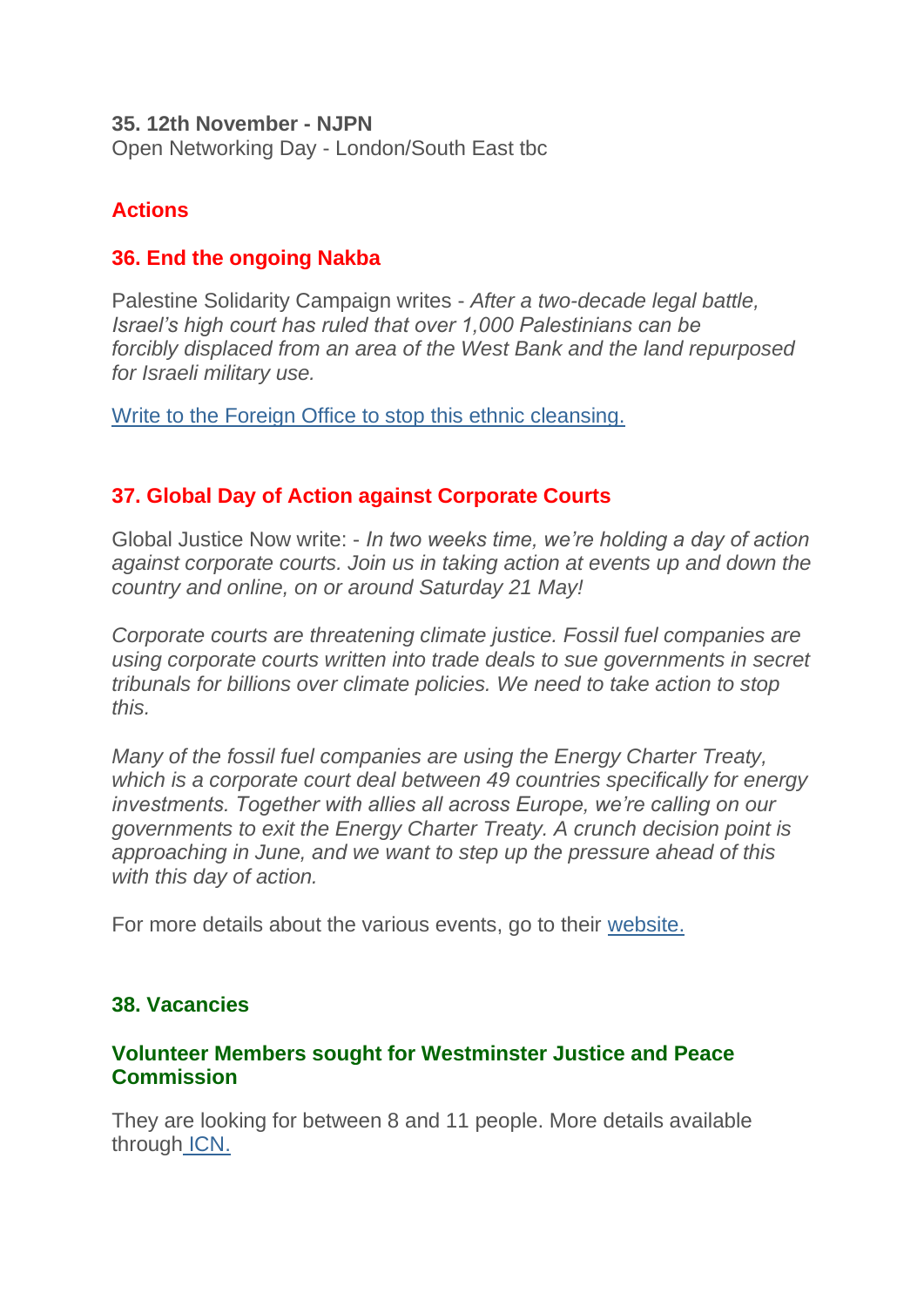### **Liverpool Archdiocese**

Liverpool Archdiocese have three vacancies: - Training Co-Ordinator; Catholic Social Action Co-Ordinator and a Pastoral Development Adviser. Details of all jobs and how to apply are available on their [website.](https://justice-and-peace.us7.list-manage.com/track/click?u=43dc262537b1536e87dc04eca&id=954f48ade3&e=21ab98db78)

### **THE LAST WORD**

### **39. A Quote from Saint Basil**

When someone steals another's clothes, we call them a thief. Should we not give the same name to one who could clothe the naked and does not? The bread you hold back belongs to the hungry;

the coat you guard in your locked storage-chests belongs to the naked; the footwear rotting in your cupboard belongs to those without shoes; the silver that you kept hidden in a safe place belongs to the one in need.

### **Note on Data Protection**

Your email address is stored with MailChimp only to allow us to send you these emails, and to track interactions (e.g. open rates). To read more about how MailChimp stores and uses your information, click here for the full [MailChimp Privacy Policy.](https://justice-and-peace.us7.list-manage.com/track/click?u=43dc262537b1536e87dc04eca&id=b12093f926&e=21ab98db78) Sections referring to Distribution Lists concern your emails.

No sensitive data (such as credit card details) is given to MailChimp because we do not have an e-commerce element.

You can **unsubscribe** or **update your preferences** at any time by clicking the links at the bottom of the page.

#### **NEWS LINKS**

**Independent Catholic News** Find Justice and Peace stories at: [http://www.indcatholicnews.com/news/justice-peace-environment](https://justice-and-peace.us7.list-manage.com/track/click?u=43dc262537b1536e87dc04eca&id=571733aaa1&e=21ab98db78) [Sign up](https://justice-and-peace.us7.list-manage.com/track/click?u=43dc262537b1536e87dc04eca&id=cb98e33d01&e=21ab98db78) to receive these regularly.

**Catholic Communications Network** Find news stories at [www.catholicnews.org.uk](https://justice-and-peace.us7.list-manage.com/track/click?u=43dc262537b1536e87dc04eca&id=0a18a7eaf3&e=21ab98db78)